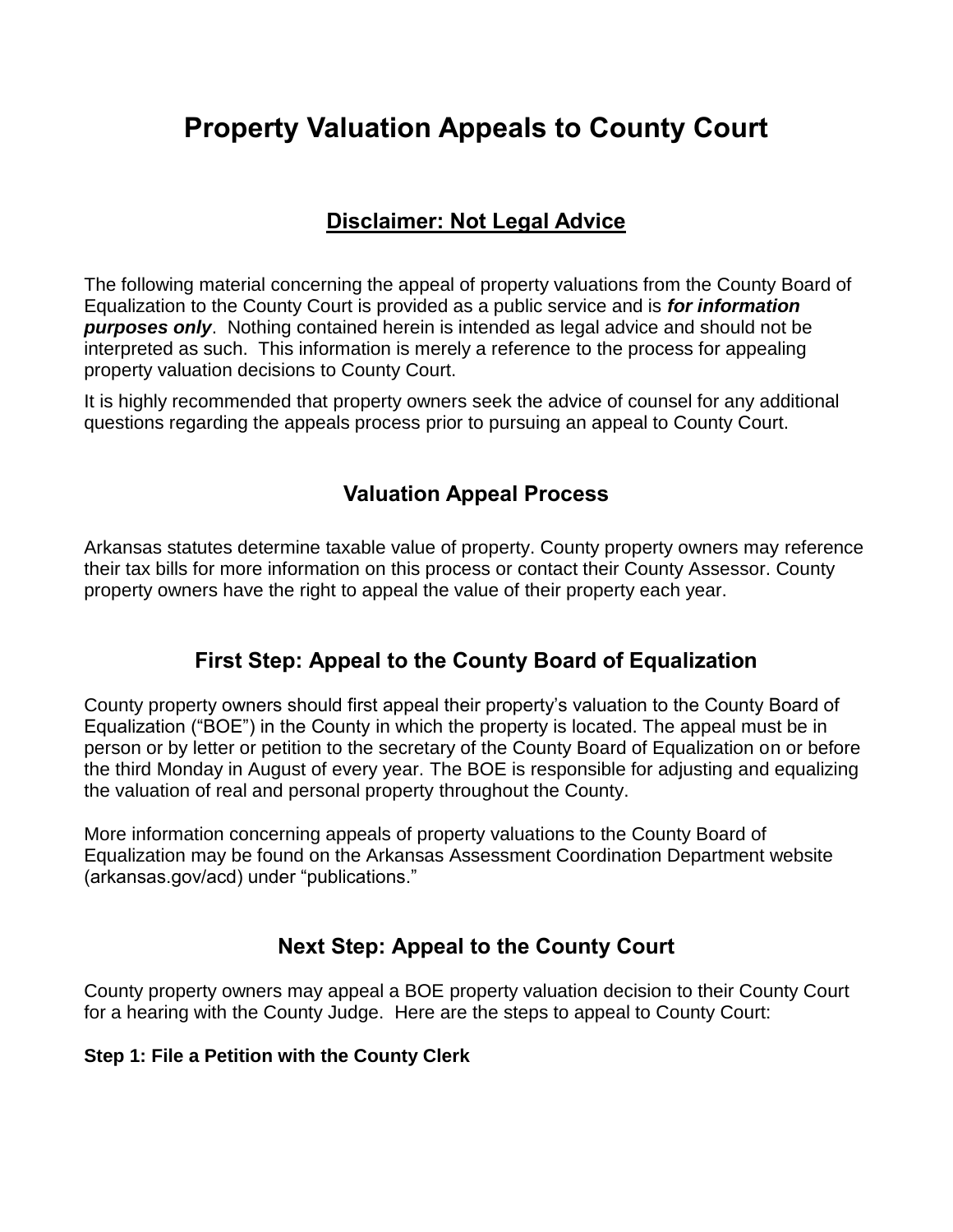Before a County Court hearing is scheduled, the property owner must file a petition with the County Clerk. All petitions must be filed by the 2<sup>nd</sup> Monday in October of every year.

Individual property owners (natural persons) may personally file and sign a petition of appeal without retaining and being represented by an attorney licensed to practice law in Arkansas. However, a licensed attorney must sign appeal petitions for property owned by corporations, limited liability corporations and other business entities. All petitions should include:

- The name of the property owner;
- A valid mailing address and/or email address where notices may be received by the owner;
- A valid telephone number for the owner;
- The County's parcel number placed on the property;
- The date of the BOE hearing *(if the owner did not appear before the Board, please state the reason for the failure to appear*);
- The Assessor's value placed on the property;
- The BOE's value placed on the property *(if the Board did not change the Assessor's value, then state there was no change)*;
- The alleged reasons why the BOE's value is incorrect;
- The value sought on the property; and
- The reasons why the County Court should accept a newly proposed value.

County property owners should attach supporting documents to the County Court petition. Providing the aforementioned information and supporting documents will greatly improve the efficiency of the appeal process.

#### **Step 2: County Court Hearing**

When the County Court has received a correctly filed petition, it will schedule a hearing no later than November 15 of each year. At a County Court hearing, the County Judge will hear evidence from relevant parties including, but not limited to, the Assessor and the property owner.

**REMINDER:** While individual property owners (natural persons) may choose to hire counsel, individual property owners may represent themselves in County Court without attorneys. However, a corporation, LLC or other business entity may not represent themselves in County Court without an attorney present.

The County Court will notify the property owner of its decision within 20 working days after the hearing, including the right to appeal the County Court decision to Circuit Court.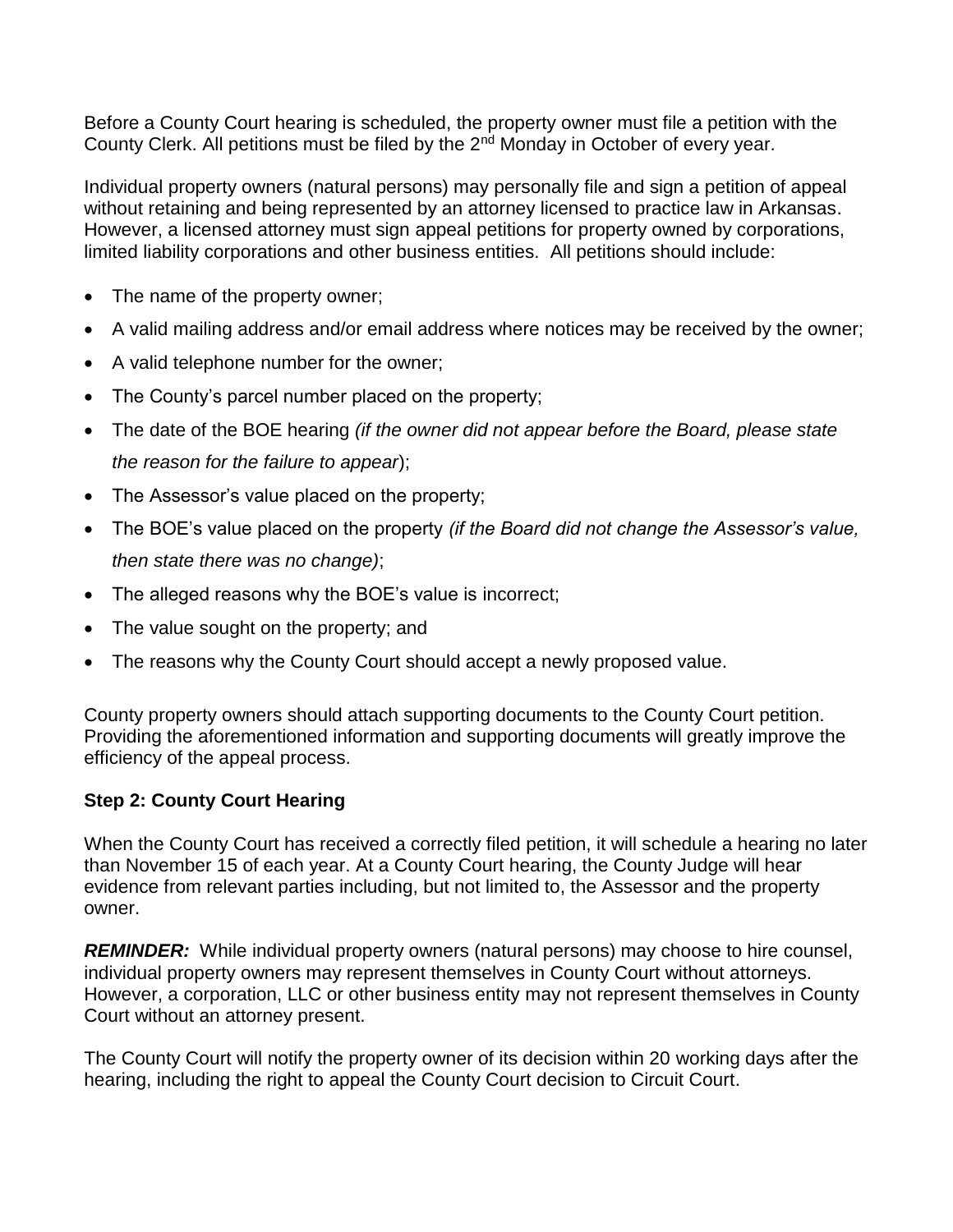# **COUNTY COURT APPEAL PETITION:**

#### IN THE COUNTY COURT OF **GARLAND** COUNTY, ARKANSAS

IN THE MATTER OF THE APPEAL OF TAX ASSESSMENT VALUATION

BY THE BOARD OF EQUALIZATION COUNTY COURT CASE NO.

#### **PETITION TO APPEAL BOARD OF EQUALIZATION DETERMINATION**

COMES now \_\_\_\_\_\_\_\_\_\_\_\_\_\_, ("Petitioner")\*\*\* and for their Board of Equalization

Appeal, do hereby state:

1. Petitioner states that they are the owner of the following parcels (the "Parcel(s)"):

a. Parcel No. 2008 and the control of the control of the control of the control of the control of the control of the control of the control of the control of the control of the control of the control of the control of the

b. Parcel No. \_\_\_\_\_\_\_\_\_\_\_\_\_\_\_\_\_\_\_\_\_\_\_;

c. Parcel No. \_\_\_\_\_\_\_\_\_\_\_\_\_\_\_\_\_\_\_\_\_\_\_\_;

d. Parcel No.  $\vdots$ 

e. Parcel No.  $\vdots$  is a set of  $\vdots$ 

(If more than five (5) parcels are being appealed, add the parcel(s), the value(s) placed on the parcel(s), and what you believe their value(s) should be, to a separate page and include them with this document.)

2. The \_\_\_\_\_\_\_\_\_\_\_\_\_\_\_\_\_\_\_\_\_\_County Tax Assessor ("Assessor), duly assessed the

Parcel(s) at the total value(s) of:

a. Value-\$\_\_\_\_\_\_\_\_\_\_\_\_\_\_\_\_\_\_\_\_\_\_\_;

b. Value-\$\_\_\_\_\_\_\_\_\_\_\_\_\_\_\_\_\_\_\_\_\_\_\_;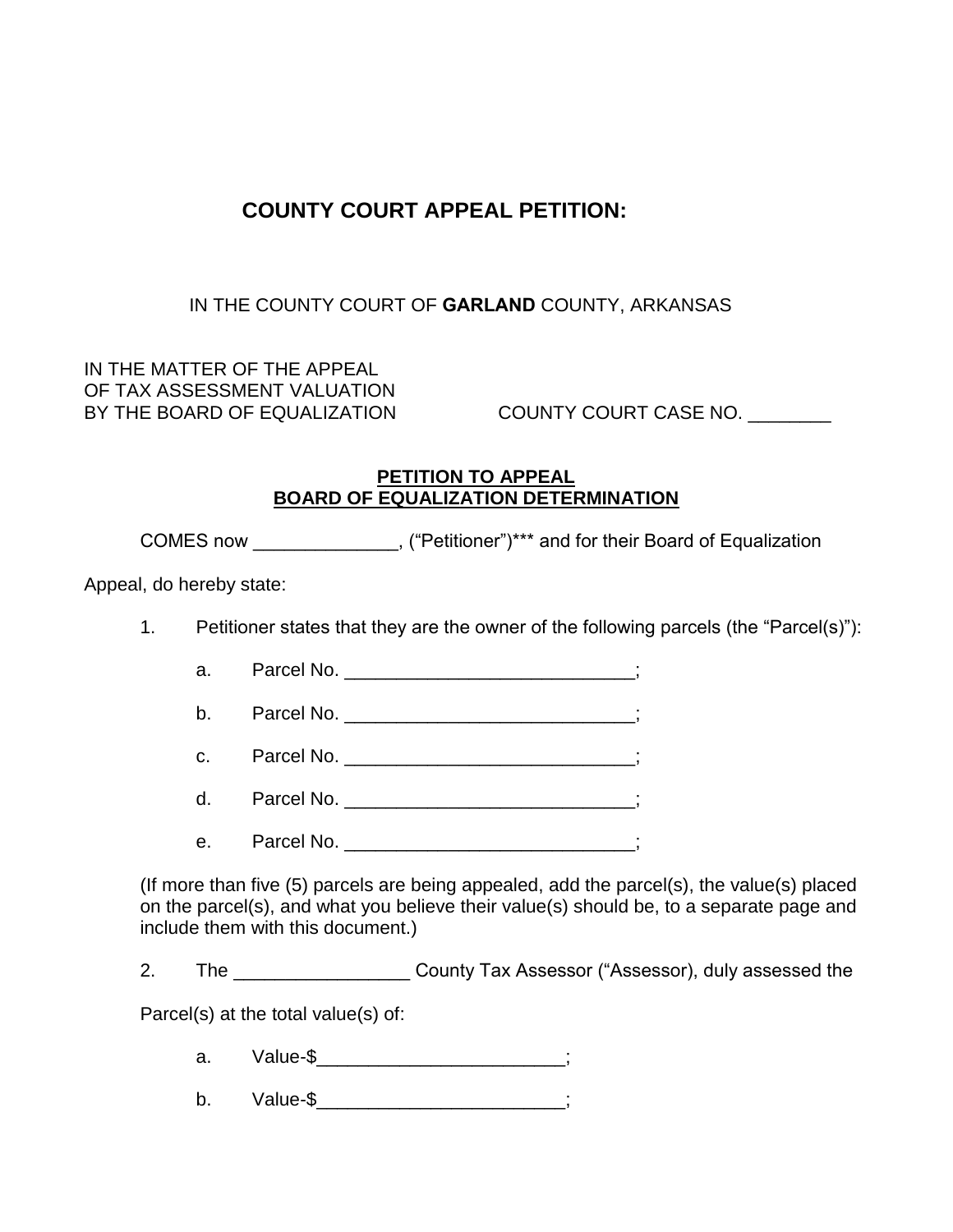- c. Value-\$\_\_\_\_\_\_\_\_\_\_\_\_\_\_\_\_\_\_\_\_\_\_;
- d. Value-\$\_\_\_\_\_\_\_\_\_\_\_\_\_\_\_\_\_\_\_\_;
- e. Value-\$\_\_\_\_\_\_\_\_\_\_\_\_\_\_\_\_\_\_\_\_\_\_\_\_;

3. Petitioner further states that Petitioner will prove by a preponderance of the evidence the true and correct value of the Parcel(s) for ad valorem tax purposes as prescribed by law;

- 4. Petitioner believes that the valuations for the Parcel(s) should be lowered.
- 5. Petitioner believes the fair market value for the Parcel(s) should be:
	- a. Value-\$
	- b. Value-\$\_\_\_\_\_\_\_\_\_\_\_\_\_\_\_\_\_\_\_\_\_\_;
	- c. Value-\$ ;
	- d. Value-\$\_\_\_\_\_\_\_\_\_\_\_\_\_\_\_\_\_\_\_\_\_\_;
	- e. Value-\$\_\_\_\_\_\_\_\_\_\_\_\_\_\_\_\_\_\_\_\_\_\_\_\_;
- 6. Petitioner's reason(s) for this belief are as follows:

7. Petitioner's supporting documentation is attached to this Petition.

WHEREFORE, Petitioner prays that this Honorable Court review the assessment(s) placed on the Parcel(s), as compared to properties of like value, and that the assessed valuation(s) placed on Petitioner's property be reduced as specified in Paragraph five (5) of this Petition, or to such other sum as this Court shall deem just an equitable.

\_\_\_\_\_\_\_\_\_\_\_\_\_\_\_\_\_\_\_\_\_\_\_\_\_\_\_\_\_\_\_\_\_\_\_\_\_\_\_\_\_\_\_\_\_\_\_\_\_\_\_\_\_\_\_\_\_\_\_\_\_\_\_\_\_\_\_\_\_\_

\_\_\_\_\_\_\_\_\_\_\_\_\_\_\_\_\_\_\_\_\_\_\_\_\_\_\_\_\_\_\_\_\_\_\_\_\_\_\_\_\_\_\_\_\_\_\_\_\_\_\_\_\_\_\_\_\_\_\_\_\_\_\_\_\_\_\_\_\_\_

\_\_\_\_\_\_\_\_\_\_\_\_\_\_\_\_\_\_\_\_\_\_\_\_\_\_\_\_\_\_\_\_\_\_\_\_\_\_\_\_\_\_\_\_\_\_\_\_\_\_\_\_\_\_\_\_\_\_\_\_\_\_\_\_\_\_\_\_\_\_

\_\_\_\_\_\_\_\_\_\_\_\_\_\_\_\_\_\_\_\_\_\_\_\_\_\_\_\_\_\_\_\_\_\_\_\_\_\_\_\_\_\_\_\_\_\_\_\_\_\_\_\_\_\_\_\_\_\_\_\_\_\_\_\_\_\_\_\_\_\_